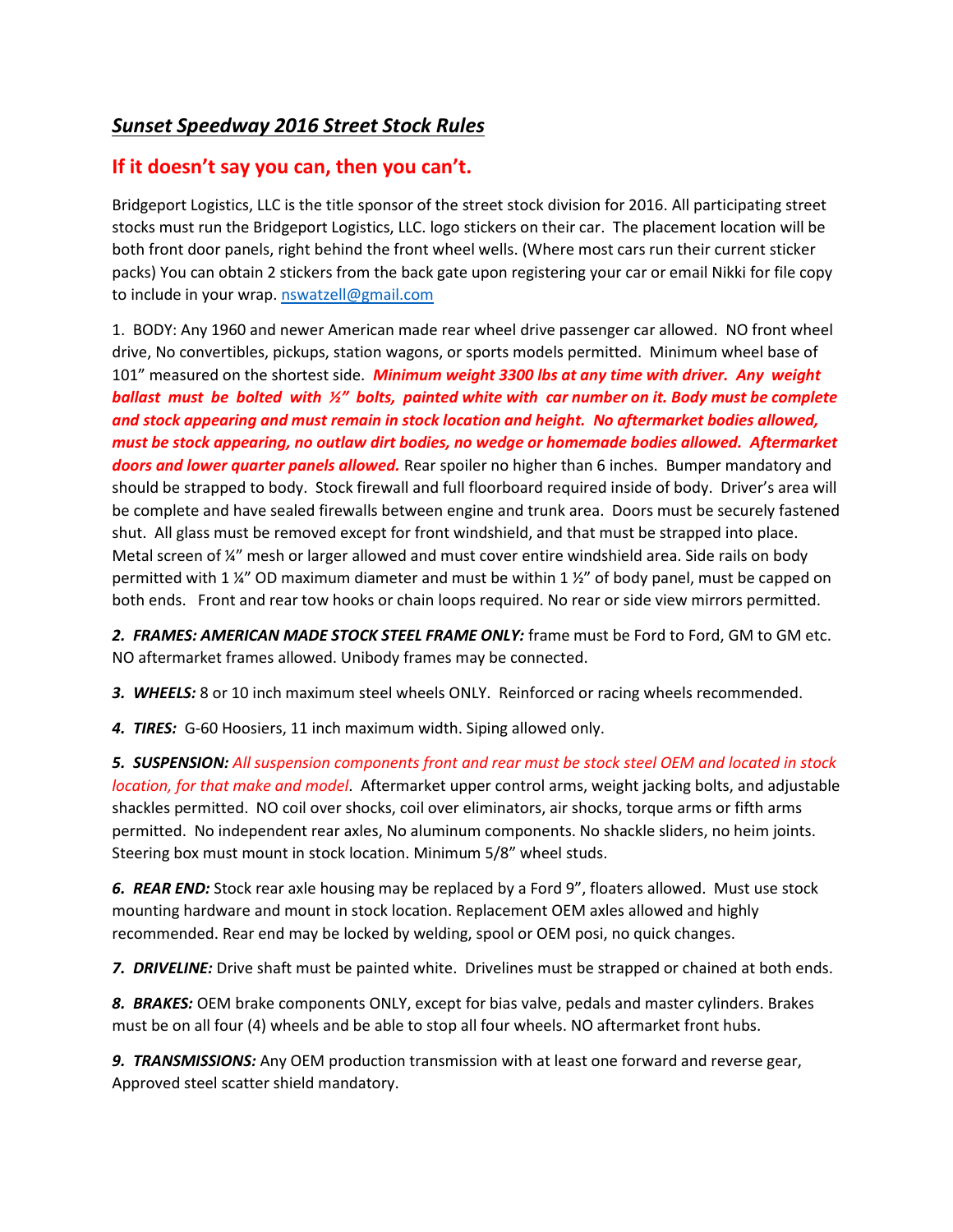*10. FUEL:* Pump or racing gas only, NO methanol, nitrous, nitro methane permitted. No electric fuel pumps. All fuel lines in driver's compartment must be fully enclosed in steel. No fuel additives.

*11. ENGINE:* No cubic inch limit, No overhead camshafts. OEM production cast iron steel blocks and heads only. No porting or polishing of intake/exhaust manifolds or cylinder heads. Maximum 1 carburetor, no roller camshafts or roller lifters. Hydraulic or flat tappet camshaft only. Oil pan and capacity may be modified but must be a wet sump engine. Any ignition system permitted except for Magneto or crank triggered systems. Engine must be make to make, Ford to Ford, GM to GM etc. *MANDATORY: All cars must run mufflers at all times and not exceed 95 dba's @ 100 feet*. Exhaust must exit behind driver. Engine location to be centered between main frame rails and no further back than #1 plug even with lower ball joint. Headers are allowed.

*12. GENERAL SAFETY:* For all safety devices it is the responsibility of the driver, not Sunset Speedway, its officers, or its agents to ensure his/her safety device systems are correctly installed, maintained, and properly used at all times. As with safety items, Sunset Speedway strongly recommends that the driver fully study all manufacturer's installation and usage guidelines and adhere to these recommendations to the highest extent possible.

13. ROLL CAGE: Cars must be equipped with a full four point or better roll cage. Roll cage material must be a minimum of 1-3/4-inch roll bar tubing of .090 wall thickness or 1.66 OD Black steel pipe of .120 wall thickness. All welds on main cage must be gusted. Main cage must be welded directly to the frame in a full frame vehicles or be welded to a 6-inch by 6-inch by 1/4-inch steel plate that is welded to the floor pan. All roll cages must be full perimeter cages. No straight rail frame cars allowed. No offset cages allowed. Cage must have minimum of four door bars on drivers and passenger sides, driver's side must follow contour of door. It is highly recommended that the door bars be plated with 1/8" steel or aluminum on the outside of the door bars covering 2/3's of the door. One dash bar across the front of the roll cage, two vertical door support bars on each door, two horizontal bars behind the seat, one diagonal bar behind the seat from the top corner of the cage to the opposite bottom of the cage and two bars from the top of the main hoop down to the rear frame or trunk floor. Front hoop allowed.

*14. FUEL CELL AND FUEL LINE:* Fuel cell shall be securely mounted behind rear axle in the trunk area as far forward as possible. Fuel cell recommended to be a minimum of 10-inches off the ground at all times. A steel framework, welded to the frame rails, must be used to mount the fuel cell. The frame work must be fabricated from a minimum of 1"x 1" .083 square tubing. Two straps longwise and two straps crosswise across the top of the fuel cell. The material for these straps must be a minimum 1"x 1" .083 square tubing or 1-1/2" x 1/8" steel strapping. Fuel cells must be bolted to the framework. A fuel cell protector bar made from a minimum of 1-1/4" x .090 steel tubing is required. The fuel cell protector bar must attach to the frame rails and extend down below the fuel cell with a center bar that attaches to the rear frame cross member. Fuel lines must be enclosed in a protected conduit (steel tubing), if run through the drivers compartment. No electric fuel pumps allowed. Only OEM type mechanically driven fuel pump allowed. Fuel pump must mount in stock location. 10. Glass fuel filters are not permitted. *ANY FUEL LINES INSIDE THE DRIVER COMPARTMENT MUST BE PAINTED RED.*

**15. FIRE CONTROL:** Any car not equipped with a built-in fire suppression system must have a fully charged fire extinguisher, a Halon, or equivalent at least 10-BC UL rating, with an operating pressure gauge, mounted to the right side of the driver's seat, and readily accessible for use. All entrants should have a fully charged 10-lb Halon 1211, Haltron-1 or equivalent fully charges fire extinguisher in their pit.